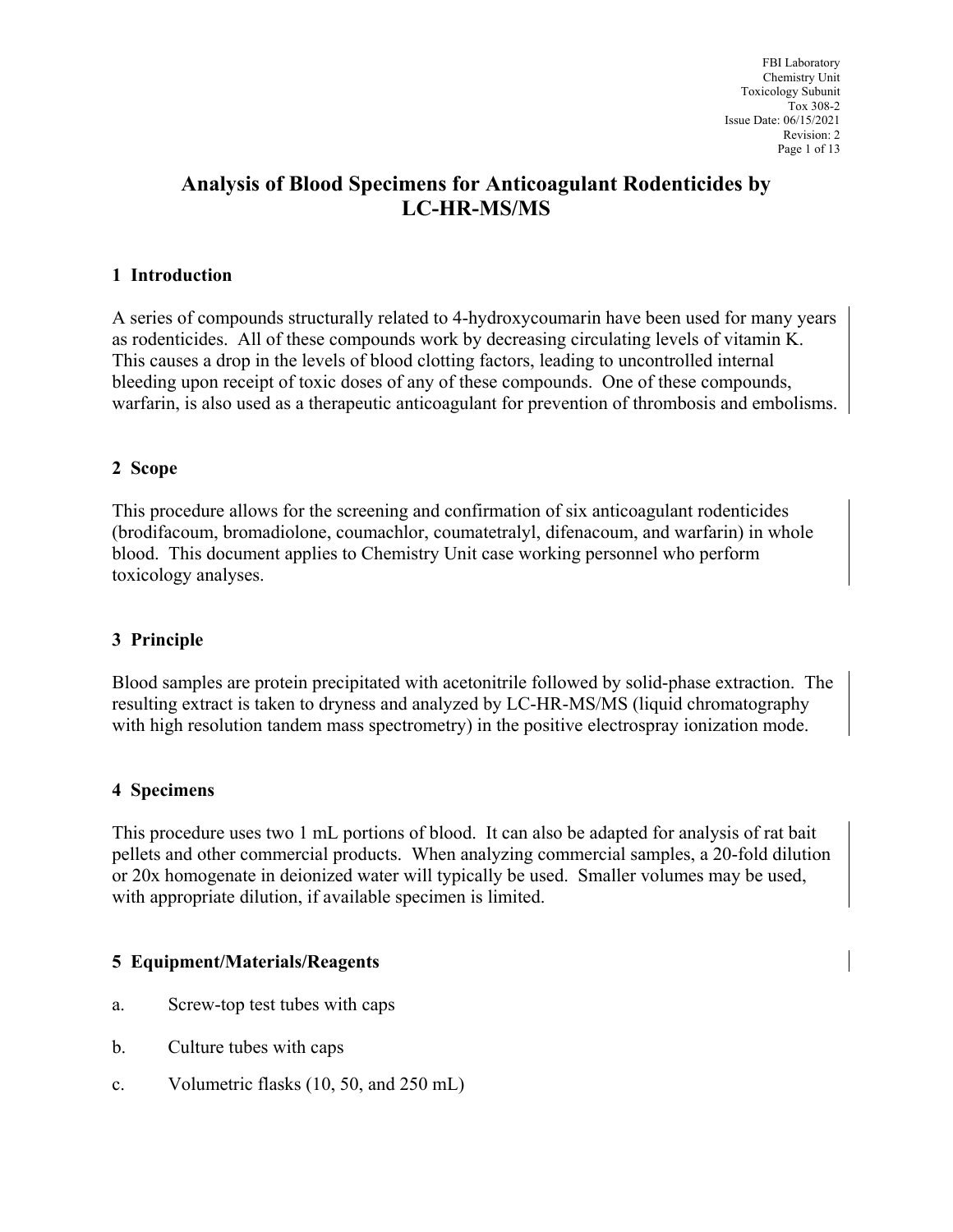- d. Pipetters with disposable tips
- e. Vortex mixer
- f. Centrifuge
- g. Evaporator with nitrogen
- h. SPE manifold (vacuum or positive pressure)
- i. Bond Elut Certify II solid-phase extraction cartridges
- j. Liquid chromatography-high resolution (30000 resolving power) mass spectrometry system equipped with a 15 cm x 2.1 mm x 5  $\mu$ m d<sub>p</sub> Grace Altima C18 (or equivalent) column
- k. Routine laboratory supplies, including: Pasteur pipets, pH paper, graduated cylinders, etc.

| <b>Chemical or Reagent</b>       | <b>Minimum Grade or Purity</b> |
|----------------------------------|--------------------------------|
| Acetic Acid (glacial)            | Certified ACS                  |
| Acetonitrile                     | <b>HPLC</b>                    |
| <b>Ethyl Acetate</b>             | <b>HPLC</b>                    |
| Hexane                           | UV grade                       |
| Hydrochloric Acid (concentrated) | Certified ACS                  |
| Methanol                         | HPLC and Optima                |
| Sodium Acetate Trihydrate        | Reagent                        |
| Toluene                          | <b>HPLC</b>                    |
| Water                            | Deionized (DI) and Optima      |

l. Purchased chemicals and reagents

- m. 1N Hydrochloric acid Add 4 mL of concentrated hydrochloric acid to ca. 40 mL of DI water in a graduated cylinder. Mix well and bring to 48 mL with DI water. Store at room temperature in glass; stable for at least 6 months.
- n. Sodium Acetate Buffer (0.1 M, pH 7) To a 250-mL volumetric flask, add 3.4 g sodium acetate trihydrate and 200 mL deionized water. Mix well and adjust to  $6.5 \le pH \le 7.5$  by slow addition of 1 N hydrochloric acid. Bring to volume with deionized water. Store refrigerated in glass. Stable for at least 2 months.
- o. Sodium Acetate Buffer (0.1 M, pH 7) with 5% Methanol Combine 95 mL of 0.1 M sodium acetate buffer with 5 mL methanol and mix well. Store refrigerated in glass; stable for at least 2 months.
- p. Rodenticides Wash Solvent (95:5 hexane:ethyl acetate) Combine 95 mL of hexane with 5 mL of ethyl acetate and mix well. Store in glass at room temperature; stable for at least 2 months.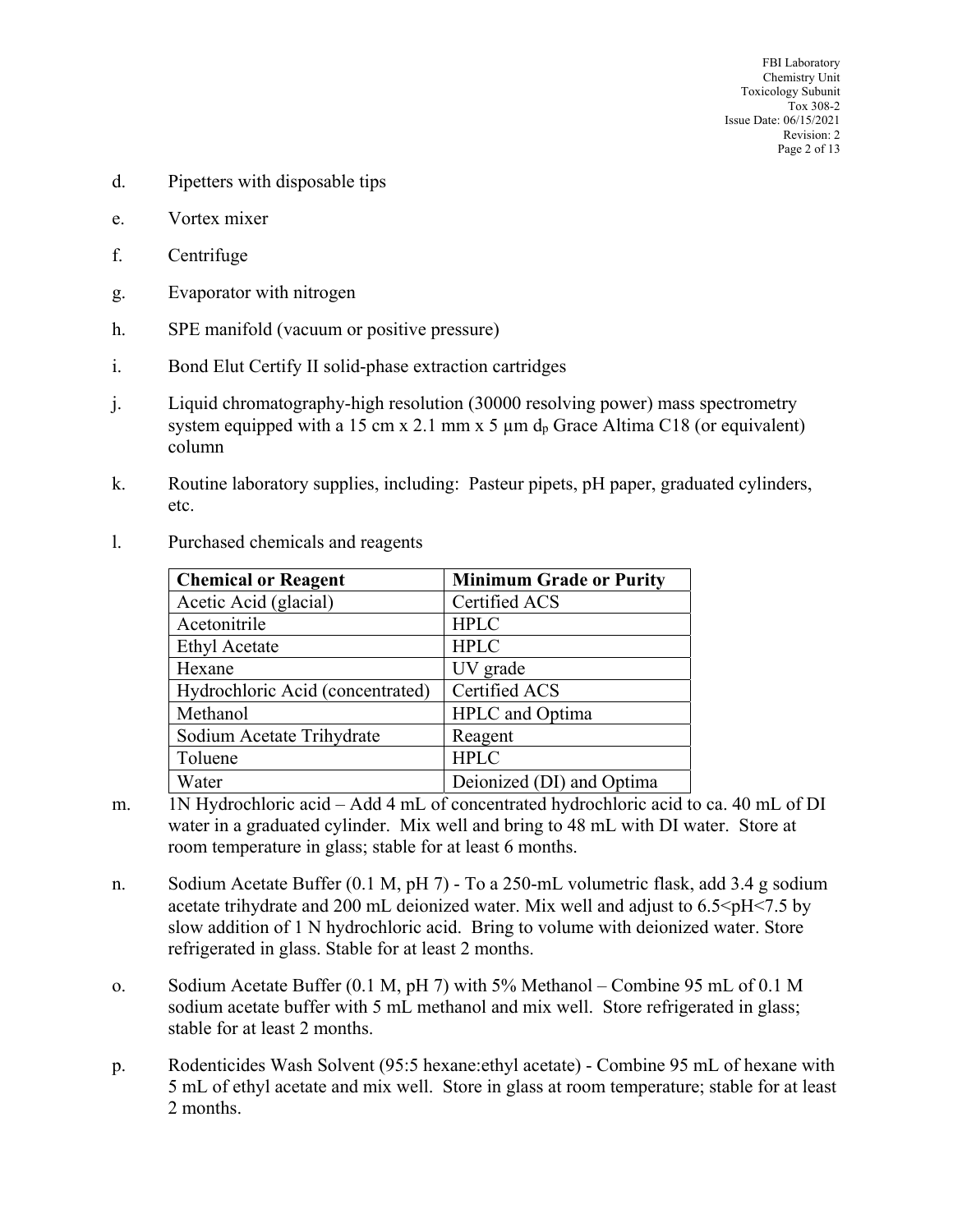- q. Rodenticides Elution Solvent (75:25:1 hexane:ethyl acetate:acetic acid) Combine 75 mL of hexane with 25 ml of ethyl acetate and 1 mL of acetic acid and mix well. Store in glass at room temperature; stable for at least 1 month.
- r. Methanol:water (1:1) Combine equal volumes of methanol and DI water and mix well. Store in glass at room temperature; stable for at least 6 months.
- s. Rodenticides LC Mobile Phase #1 (0.06% acetic acid in water). Add 0.3 mL of glacial acetic acid to 500 mL of Optima grade water and mix well. Store in glass at room temperature; stable for a maximum of 2 weeks; do not extend expiration date.
- t. Rodenticides LC Mobile Phase #2 (0.06% acetic acid in methanol). Add 0.3 mL of glacial acetic acid to 500 mL of Optima grade methanol and mix well. Store in glass at room temperature; stable for a maximum of 2 weeks; do not extend expiration date.

## **6 Standards and Controls**

- a. Rodenticides Solid Standards: Brodifacoum, Bromadiolone, Coumachlor, Coumatetralyl, and Difenacoum: Obtained as powders from approved vendors. Stability and storage conditions determined by manufacturer.
- b. Warfarin Stock Solution (1 mg/mL in methanol): Obtained from Cerilliant or another approved vendor. Stability and storage conditions determined by manufacturer.
- c. Brodifacoum Stock Solution (1 mg/mL): Weigh 10 mg of brodifacoum into a 10 mL volumetric flask, and add 5 mL of toluene and 4 mL of methanol. Mix to dissolve and fill to the mark with methanol. Store in glass at <0ºC. Stable for at least 1 year.
- d. Bromadiolone Stock Solution (1 mg/mL): Weigh 10 mg of bromadiolone into a 10 mL volumetric flask, and add 5 mL of toluene and 4 mL of methanol. Mix to dissolve and fill to the mark with methanol. Store in glass at <0ºC. Stable for at least 1 year.
- e. Coumachlor Stock Solution (1 mg/mL): Weigh 10 mg of coumachlor into a 10 mL volumetric flask, and add 5 mL of toluene and 4 mL of methanol. Mix to dissolve and fill to the mark with methanol. Store in glass at <0ºC. Stable for at least 1 year.
- f. Coumatetralyl Stock Solution (1 mg/mL): Weigh 10 mg of coumatetralyl into a 10 mL volumetric flask, and add 5 mL of toluene and 4 mL of methanol. Mix to dissolve and fill to the mark with methanol. Store in glass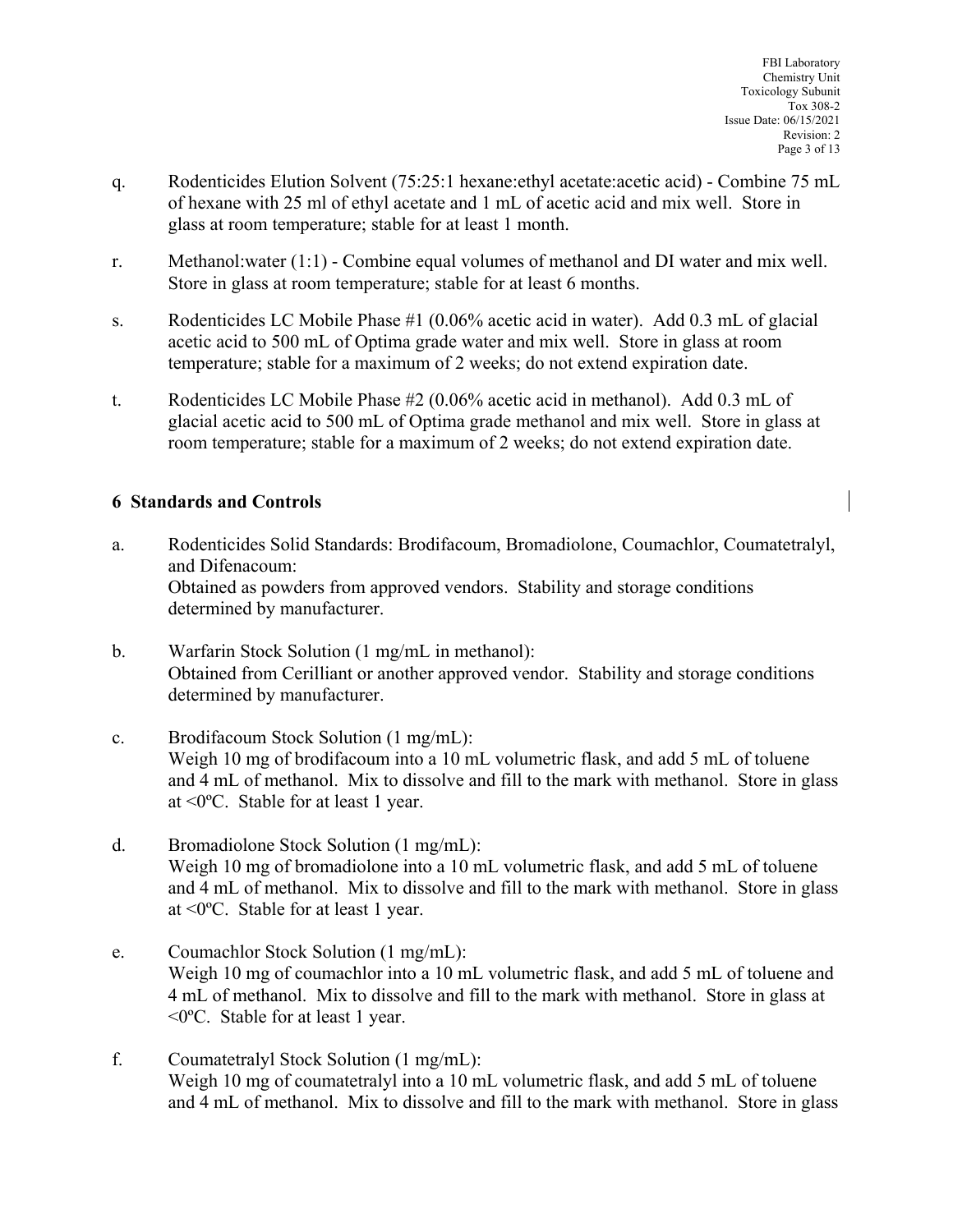at <0ºC. Stable for at least 1 year.

- g. Difenacoum Stock Solution (1 mg/mL): Weigh 10 mg of difenacoum into a 10 mL volumetric flask, and add 5 mL of toluene and 4 mL of methanol. Mix to dissolve and fill to the mark with methanol. Store in glass at <0ºC. Stable for at least 1 year.
- h. Rodenticides Working Solution (1 µg/mL of each component) Combine 50 µL each of the warfarin, brodifacoum, bromadiolone, coumachlor, coumatetralyl, and difenacoum stock solutions in a 50 mL volumetric flask, fill to the mark with methanol, and mix well. Store refrigerated in glass. Stable for at least 3 months.
- i. Rodenticide LC-HR-MS/MS Performance Mix (0.05 μg/mL): Mix 50  $\mu$ L of the rodenticides working solution with 950  $\mu$ L of the rodenticides LC mobile phase #2. Prepare fresh daily.
- j. Negative Control Blood: Blood is purchased from Utak, Cliniqa, or another approved vendor. Storage and stability determined by manufacturer. A Negative Control Blood sample will be extracted and analyzed with every blood assay.
- k. Positive Control Blood:

Prepared at 25 ng/mL by spiking 1 mL of Negative Control Blood with 25 µL of the Rodenticides Working Solution and at 100 ng/mL by spiking 1 mL of Negative Control Blood with 100 µL of the Rodenticides Working Solution. Positive Control Blood samples will be extracted and analyzed with every blood assay. Additionally, when sample volume permits, a 1 mL portion of the case specimen to be analyzed will be fortified with  $25 \mu L$  of the rodenticides working solution to demonstrate recovery from that specific specimen.

#### **7 Sampling**

Not applicable.

#### **8 Procedure**

Appendix 1 contains an abbreviated version of this procedure. This form may be used at the bench by the authorized individual performing the procedure.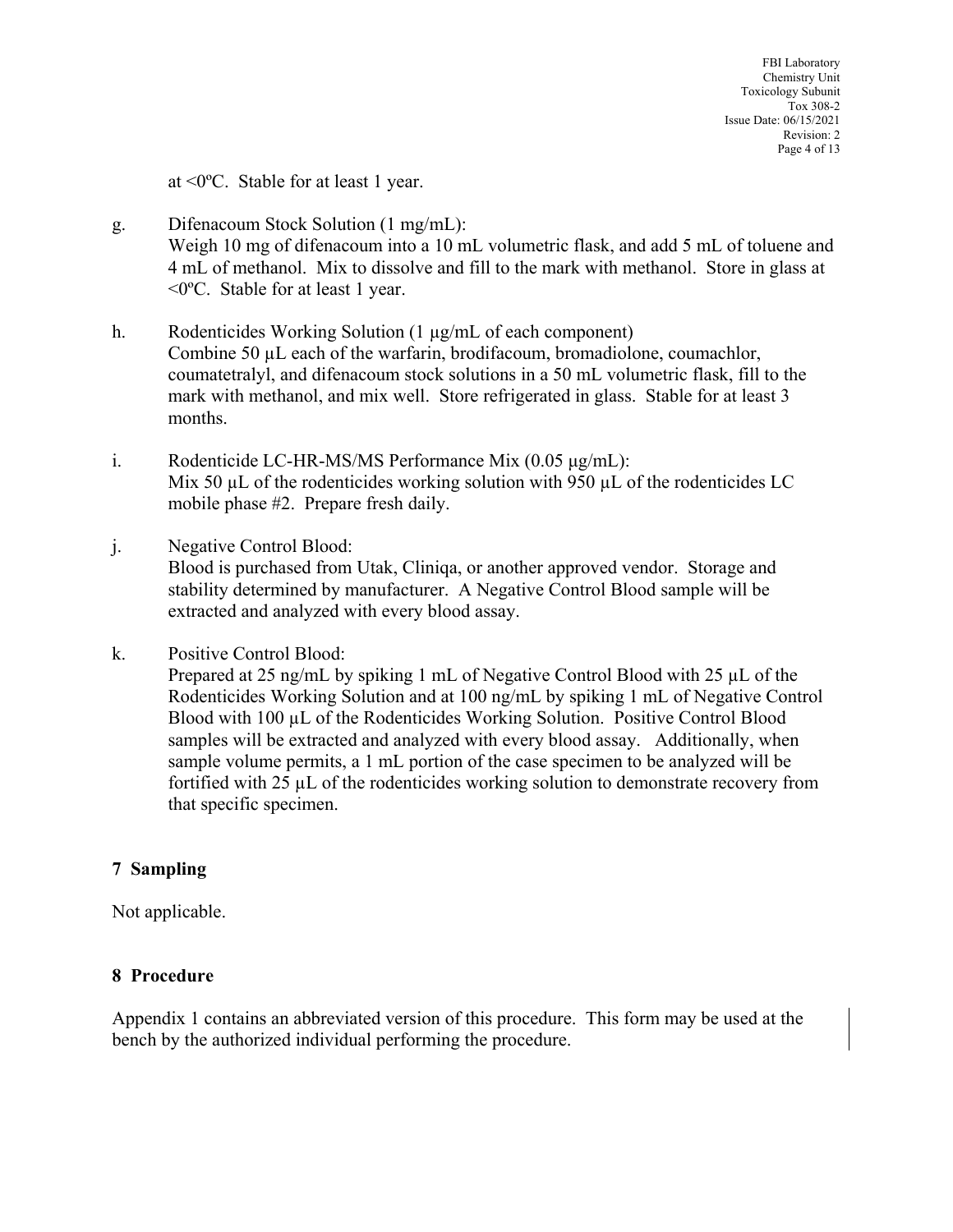- a. Into properly-labeled test tubes, add 1 mL of control or case samples and enough DI water to bring the volume to 1.2 mL. Prepare in duplicate if specimen volume allows in order to prepare a Positive Control Blood sample as directed in Section 6 above.
- b. Add 4 mL of acetonitrile drop wise while vortexing sample. Vortex thoroughly for a minimum of 3 minutes.
- c. Centrifuge samples for 15 minutes at 3000 rpm.
- d. Transfer the supernatant to a clean test tube and concentrate to about 2 mL under a slow stream of nitrogen at approximately 50°C.
- e. Add 6 mL of 0.1 M sodium acetate buffer (pH 7).
- f. Prepare the Bond Elut Certify II columns by sequentially passing 2 mL methanol and 2 mL 0.1 M sodium acetate buffer (pH 7) with 5% methanol. Do not allow sorbent bed to dry.
- g. Pour the sample into the appropriately labeled column reservoir. Draw the sample through the column at a flow rate of approximately 1 - 2 mL/minute.
- h. Rinse column with 1 mL of 0.1 M sodium acetate buffer (pH 7).
- i. Dry column under full vacuum for 1 minute.
- j. Sequentially rinse column with 2 mL of Rodenticide Wash Solvent followed by 5 mL of methanol:water (1:1).
- k. Dry column under full vacuum for 1 minute.
- l. Elute into 12x75 mm culture tubes with 2 mL of the Rodenticide Elution Solvent at about 1 mL/minute. Evaporate under nitrogen at approximately 50°C.
- m. Reconstitute dried extract in 100 μL of Rodenticide Mobile Phase #2.
- n. Analyze 10 μL of the LC-HR-MS/MS Performance Mix to determine that the LC-HR-MS/MS is in proper working condition.
- o. Analyze 10 μL of each extract by LC-HR-MS/MS.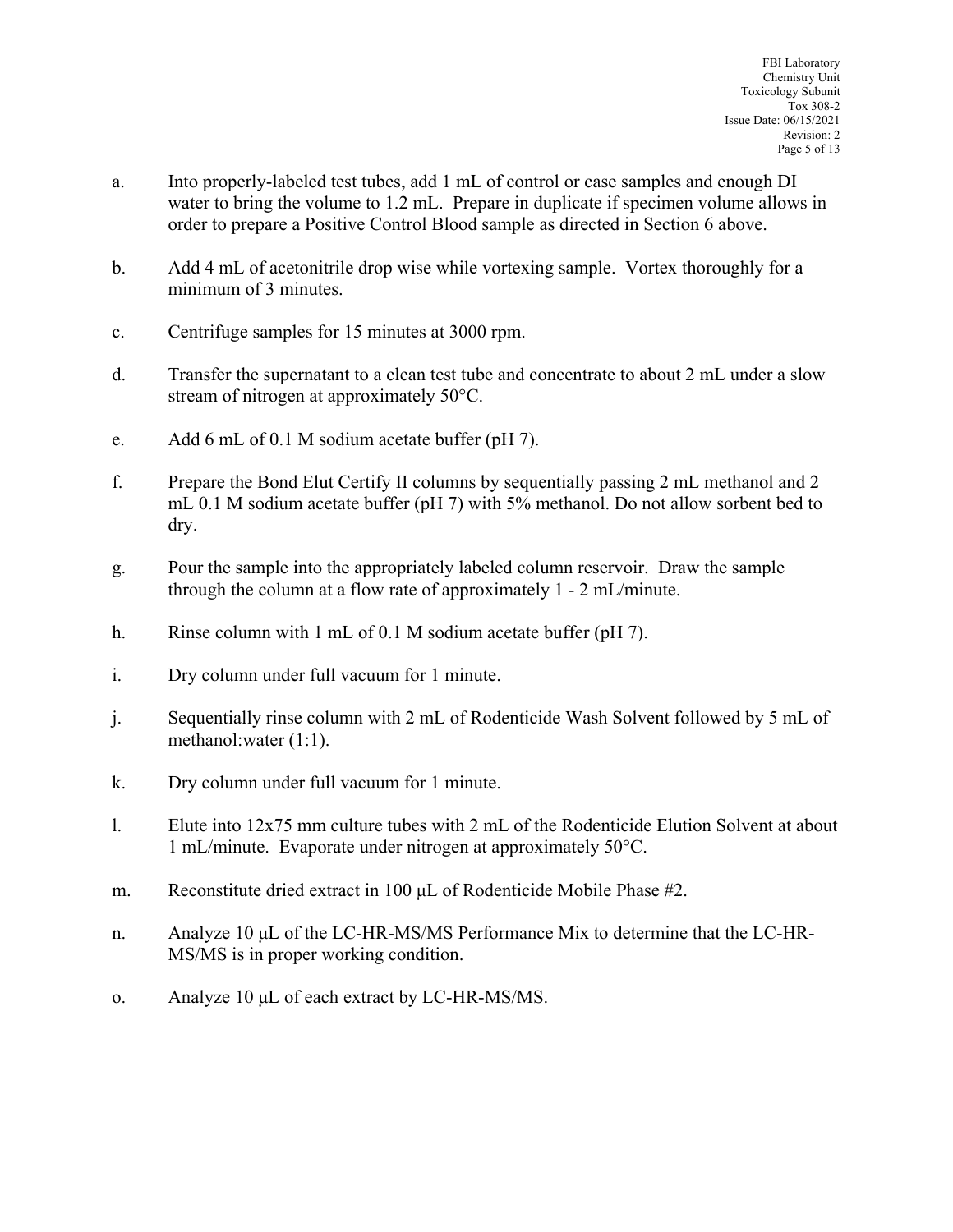**FBI** Laboratory **Chemistry Unit Toxicology Subunit** Tox 308-2 Issue Date: 06/15/2021 Revision: 2 Page 6 of 13

## **9 Instrumental Conditions**

Following are the instrumental parameters used in this procedure. Appendix 2 contains an abbreviated version of these parameters that may be used by the authorized individual performing the procedure.

#### 9.1 Liquid Chromatograph Parameters

| <b>Mobile Phase Compositions</b> | <b>Flow Parameters</b>    |               | <b>Column Parameters</b> |                |                   |                  |
|----------------------------------|---------------------------|---------------|--------------------------|----------------|-------------------|------------------|
| 1: Water with 0.06% Acetic       | flow rate<br>$0.3$ mL/min |               |                          | type           | $C-18$            |                  |
| Acid                             | time (min)                | $\frac{9}{6}$ |                          | $\frac{0}{02}$ | length            | $15 \text{ cm}$  |
| 2: Methanol with 0.06%           | 0.0                       | 22            |                          | 78             | internal diameter | $2.1 \text{ mm}$ |
| <b>Acetic Acid</b>               | 3.0                       | 22            |                          | 78             | particle size     | $5 \mu m$        |
|                                  | 8.0                       |               |                          | 95             | temperature       | $40^{\circ}$ C   |
|                                  | 20                        |               |                          | 95             |                   |                  |
|                                  | 21                        | 22            |                          | 78             |                   |                  |
|                                  | 28                        | 22            |                          | 78             |                   |                  |

#### 9.2 Mass Spectral Parameters

| 3 Segments                                    |                                                                                                                        |                                                                                |  |
|-----------------------------------------------|------------------------------------------------------------------------------------------------------------------------|--------------------------------------------------------------------------------|--|
| Segment $1 - 0.5$ minutes $- 2$ scan events   |                                                                                                                        |                                                                                |  |
| Event #1                                      | full scan m/z 240-400 profile at 30000 resolution                                                                      |                                                                                |  |
| Event $#2$                                    | MS/MS at 7500 resolution                                                                                               | collision energy: 30 (rel) for<br>343.073 and 309.112; 40 (rel)<br>for 293.117 |  |
|                                               | precursor from cyclic scan table: 2-5 min for m/z 293.117 and m/z<br>343.073; 1.3-4.3 min for m/z 309.112              |                                                                                |  |
|                                               | isolation width: 3.0 Da                                                                                                | scan range: software control                                                   |  |
| Segment $2 - 5 - 13$ minutes $-2$ scan events |                                                                                                                        |                                                                                |  |
| Event <sub>#1</sub>                           | full scan m/z 390-580 profile at 30000 resolution                                                                      |                                                                                |  |
| Event $#2$                                    | MS/MS at 7500 resolution                                                                                               | collision energy: 30 (rel)                                                     |  |
|                                               | precursor from cyclic scan table: 8-11.5 min for m/z 445.180; 5.5-9<br>min for m/z 509.075; 9-12.5 min for m/z 523.090 |                                                                                |  |
|                                               | isolation width: 3.0 Da                                                                                                | scan range: software control                                                   |  |
| Segment $3 - 13 - 28$ minutes $-1$ scan event |                                                                                                                        |                                                                                |  |
| Event <sub>#1</sub>                           | Full scan m/z 240-580 profile at 30000 resolution                                                                      |                                                                                |  |

NOTE: The precursor ion for bromadiolone (509.08) is the protonated dehydrated pseudomolecular ion. In validation it proved impossible to produce reasonable source yield of the unfragmented pseudomolecular ion.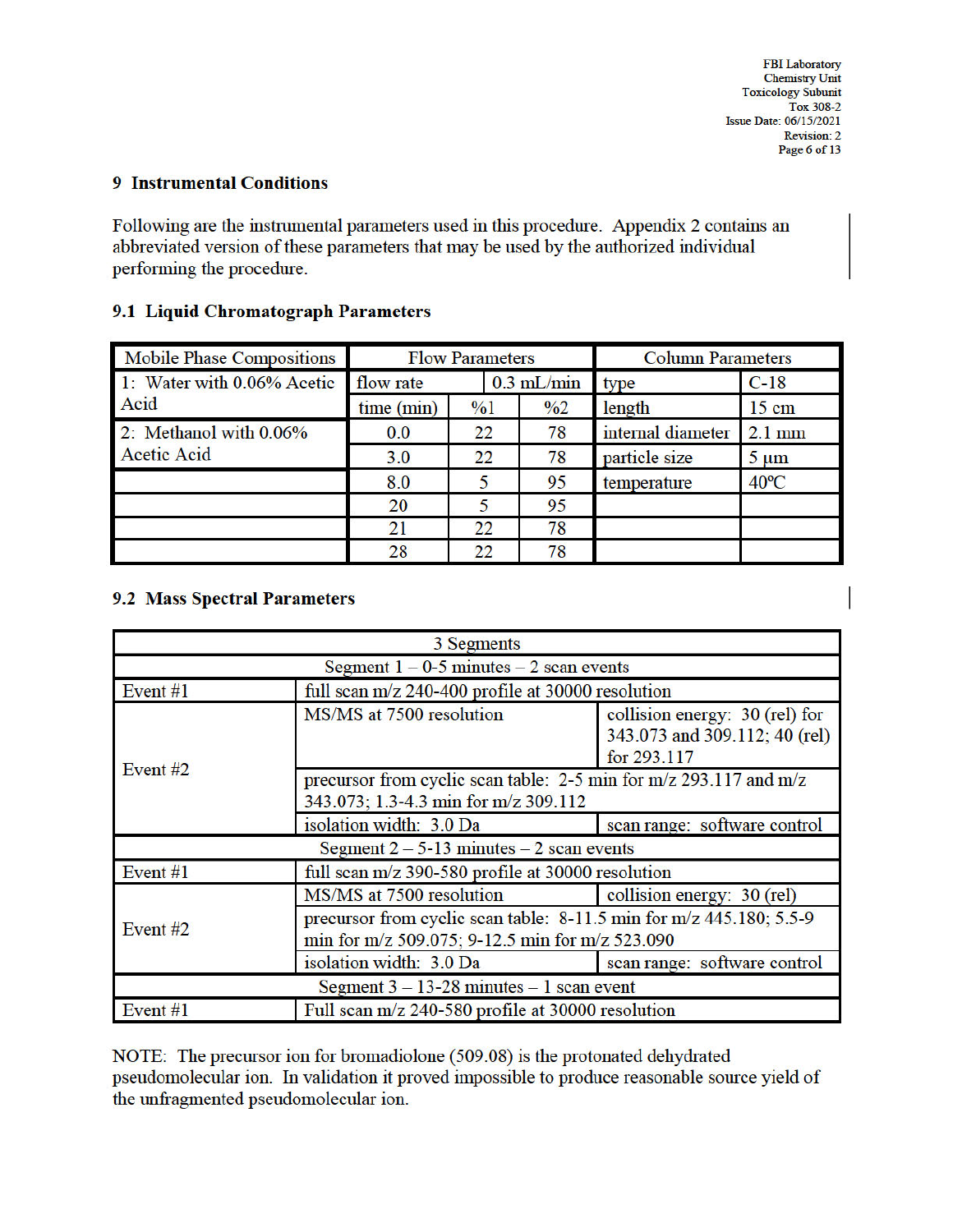**FBI** Laboratory **Chemistry Unit Toxicology Subunit Tox 308-2** Issue Date: 06/15/2021 Revision: 2 Page 7 of 13

### **10 Decision Criteria**

## 10.1 Performance Mix Suitability

Proper calibration and sensitivity of the LC-HR-MS/MS are demonstrated each day samples are analyzed. The Rodenticide LC-HR-MS/MS Performance Mix  $(0.05 \mu g/mL)$  is used to verify system suitability. Retention times for each analyte should compare favorably with the last performance mix analysis and each analyte should yield correct exact masses (±0.005 Da for full  $MS, \pm 0.01$  Da for MSMS, base peak only) for the ions as shown in Table 1. Commercially available standards of bromadiolone are a mixture of orientational isomers, and it is normal for the chromatographic peak for this compound to be asymmetric and exhibit a "shoulder".

| Compound            | Full MS Mass(es) | MSMS masses (base peak in bold) |
|---------------------|------------------|---------------------------------|
| Coumatetralyl       | 293.117          | 131.085, 163.039, 175.039       |
| Warfarin            | 309.112          | 147.081, 163.039, 251.071       |
| Coumachlor          | 343.073, 345.070 | 163.039, 181.042, 285.032       |
| Difenacoum          | 445.180          | 189.054, 257.133, 291.102       |
| <b>Bromadiolone</b> | 509.075, 511.073 | 251.071, 277.086, 321.027       |
| Brodifacoum         | 523.090, 525.088 | 189.054, 291.102, 335.043       |

Table 1: Exact MS and MSMS fragment masses for anticoagulant rodenticides

## **10.2 Analyte Suitability**

The following criteria are used as guidelines in determining the acceptability of the data produced in this assay. In general, compound identification should be based on a comparison of the chromatography and mass spectrometry for the analyte peak of interest with data from a contemporaneously analyzed reference standard or extracted Positive Control. In most cases, all of the below should be met in order to identify a target analyte within a biological specimen:

## 10.2.1 Chromatography

The peak of interest should show good chromatographic fidelity, with reasonable peak shape, width, and resolution. In order to be determined acceptable, a chromatographic peak in an unknown sample should compare favorably to a chromatographic peak of the same analyte in a known sample analyzed on the same system in the same or subsequent analytical runs. Additionally, the following two criteria should be met.

## 10.2.1.1 Retention Time

The retention time of the peak should be within  $\pm$ 5% of the retention time obtained from injection of a reference standard or extracted Positive Control of the analyte of interest.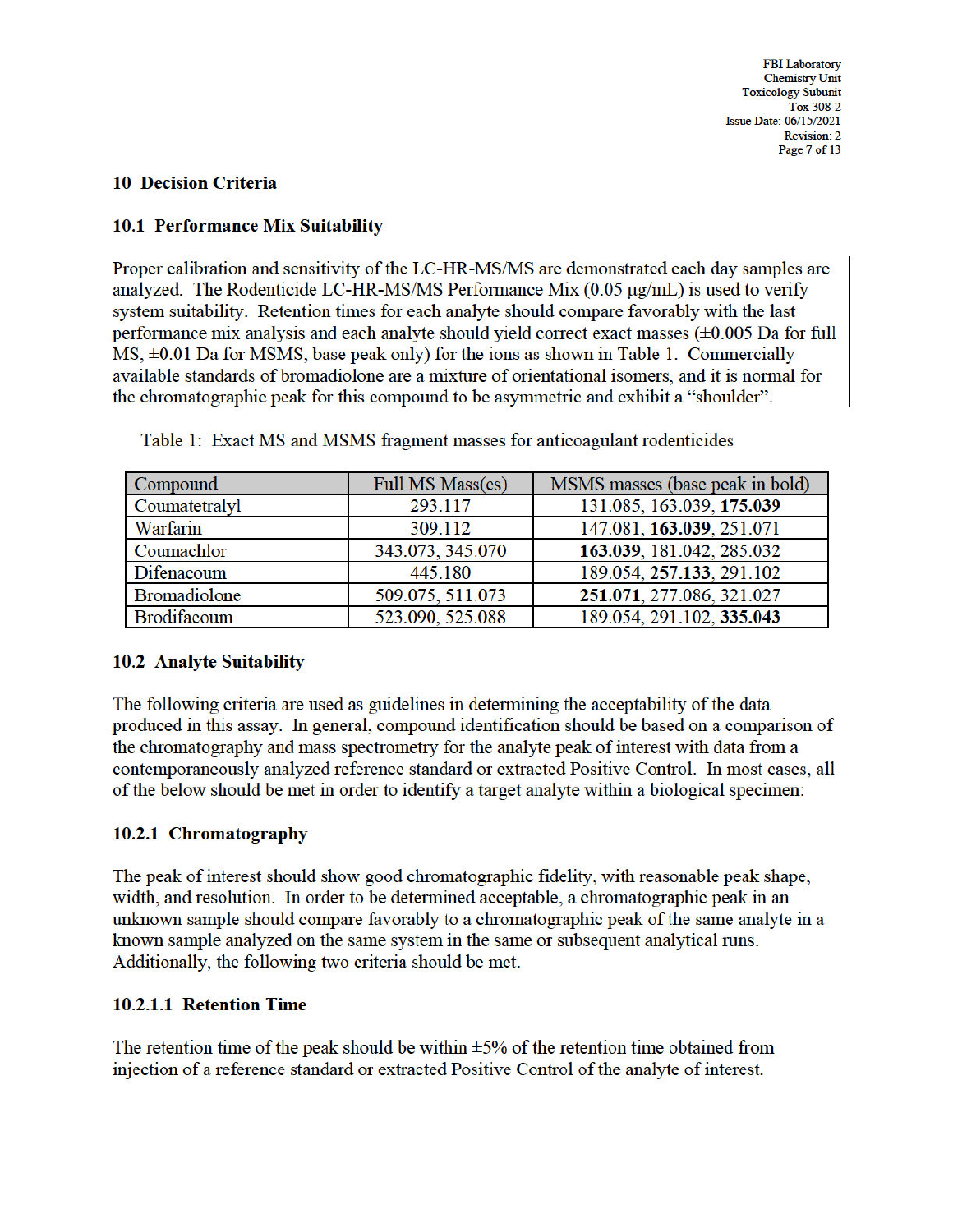FBI Laboratory Chemistry Unit Toxicology Subunit Tox 308-2 Issue Date: 06/15/2021 Revision: 2 Page 8 of 13

## **10.2.1.2 Signal-to-Noise**

To justify the existence of a peak, its signal-to-noise ratio should exceed 3. Further, the baseline signal for the peak from the sample of interest should be at least 10-fold greater than that for any observed peak at a similar retention time in a Negative Control or solvent blank sample injected just prior to that sample. Signal to noise will normally be evaluated based upon extracted ion profiles for the ion(s) of interest, with a  $\pm 0.01$  m/z extraction window.

## **10.2.2 Mass Spectrometry**

The mass spectrum of the analyte of interest should favorably compare to that of a reference standard, extracted calibrator, or an extracted Positive Control. See the Guidelines for Comparison of Mass Spectra standard operating procedure (TOX104) for further guidance.

## **11 Calculations**

Not applicable.

## **12 Measurement Uncertainty**

Not applicable.

## **13 Limitations**

a. Limits of Detection in Blood:

Warfarin – 10 ng/ml Coumachlor and Bromadiolone – 5 ng/ml Coumatetralyl, Difenacoum, and Brodifacoum – 2 ng/ml

b. Interferences: High levels of alprazolam may lead to false negative results for warfarin. Grossly decomposed or putrefied samples may affect limits of detection.

#### **14 Safety**

Take standard precautions for the handling of chemicals and biological materials. See the *FBI Laboratory Safety Manual* for further guidance.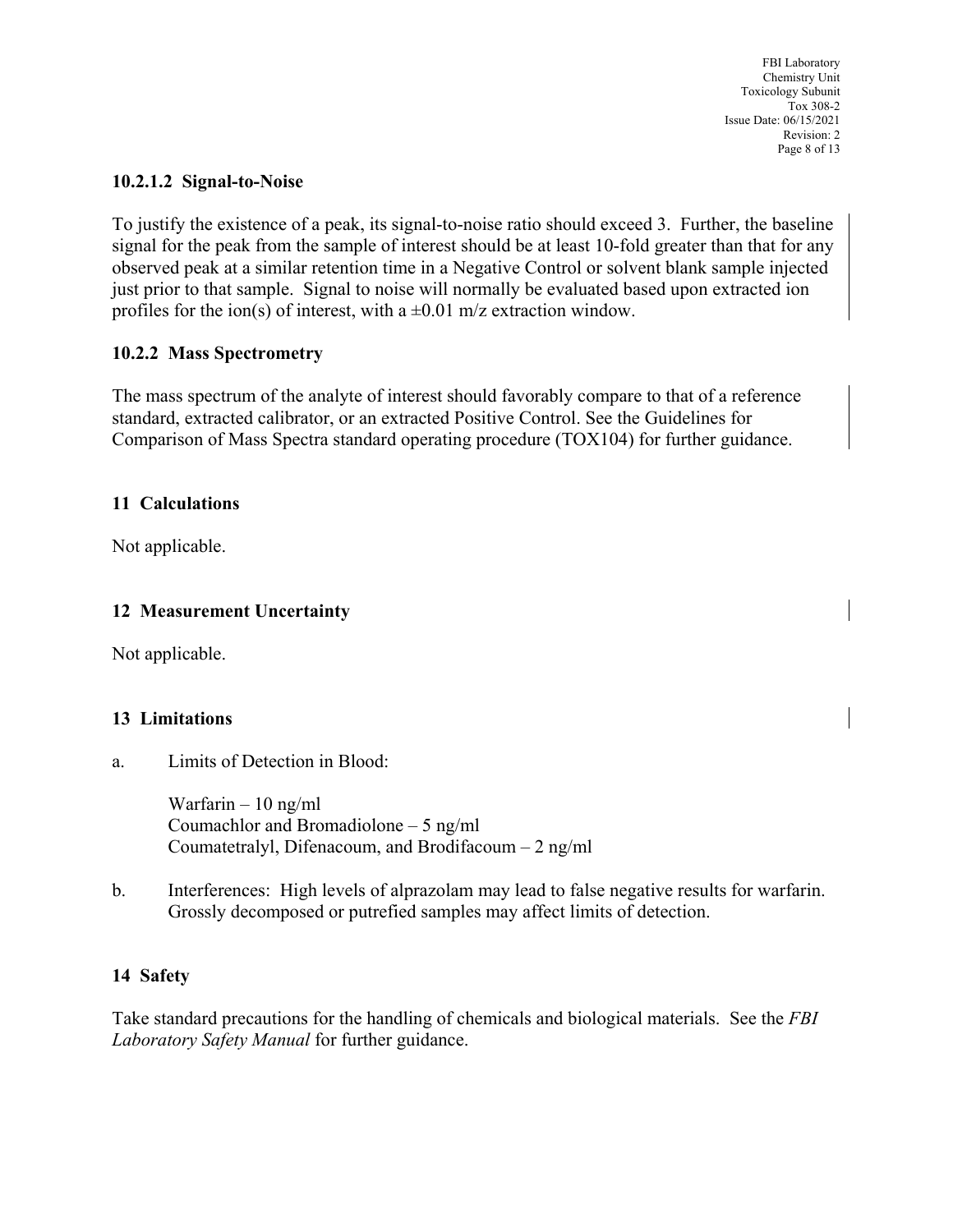FBI Laboratory Chemistry Unit Toxicology Subunit Tox 308-2 Issue Date: 06/15/2021 Revision: 2 Page 9 of 13

#### **15 References**

Felice, L and Murphy, M.J., "The Determination of the Anticoagulant Rodenticide Brodifacoum in Blood Serum by Liquid Chromatography with Fluorescence Detection", *Journal of Analytical Toxicology* 13: 229-231 (1989).

Grobosch, T, et al., "Acute Bromadialone Intoxication", *Journal of Analytical Toxicology* 30: 281-286 (2006).

Extraction of THC and THC Metabolite from Blood Using Certify II", Publication from Varian Sample Preparation Products, Harbor City, California.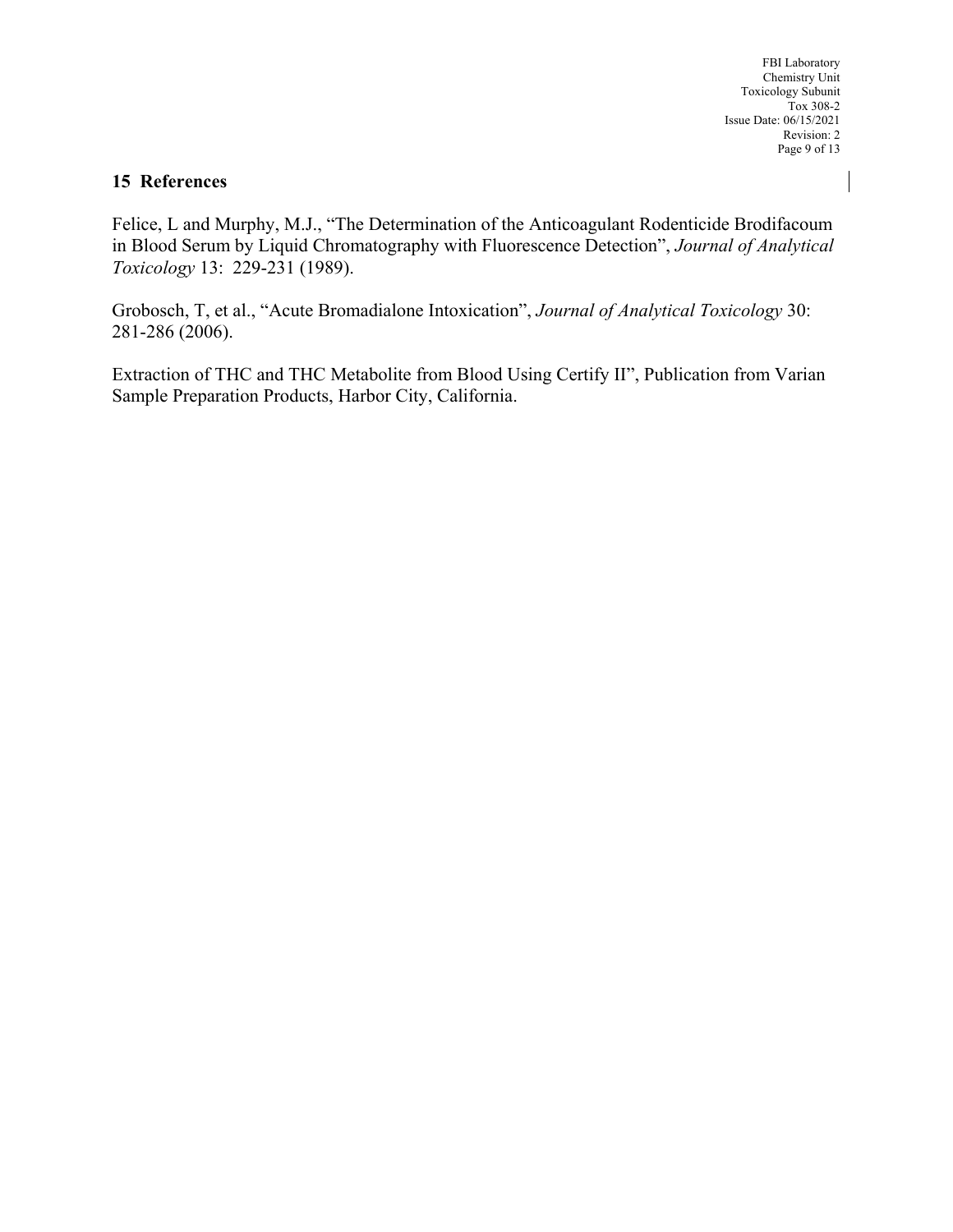| Rev.#          | <b>Issue Date</b> | <b>History</b>                                                            |                                                                                                     |
|----------------|-------------------|---------------------------------------------------------------------------|-----------------------------------------------------------------------------------------------------|
| 1              | 01/19/2012        | Converted to high resolution MS, and added MSMS analysis,                 |                                                                                                     |
|                |                   | changing: title and sections $2, 3, 5, 10$ , and 11. Rewrote section 1 to |                                                                                                     |
|                |                   | include information about history and pharmacological action of           |                                                                                                     |
|                |                   | target analytes. Added coumachlor, coumatetraly, difenacoum, and          |                                                                                                     |
|                |                   |                                                                           | warfarin to target analyte list, changing title and sections $2, 3, 6, 10$ ,                        |
|                |                   | 11, and 14. Added additional validation data to comply with current       |                                                                                                     |
|                |                   | Laboratory Division guidelines, changing: sections 11 and 14.             |                                                                                                     |
|                |                   | Reduced sample volume used to 1 mL, changing: sections 4, 6, and          |                                                                                                     |
|                |                   | 9. Updated procedural terminology to match current Chemistry Unit         |                                                                                                     |
|                |                   | usage, changing: sections 2, 3, 5, 9, and 11. Revised "bench sheet"       |                                                                                                     |
|                |                   | (appendix 1) for procedural revisions, and added an appendix 2 with       |                                                                                                     |
|                |                   | instrument parameters checklist.                                          |                                                                                                     |
| $\overline{2}$ | 06/15/2021        | Entire                                                                    | Removed footers; updated approval lines; changed                                                    |
|                |                   | document                                                                  | mass spec reference to "LC-HR-MS/MS" throughout                                                     |
|                |                   | 1                                                                         | Removed educational language.                                                                       |
|                |                   | 2, 3                                                                      | Revised to current unit standards for organization and                                              |
|                |                   | wording. Defined LC-HRMSMS in 3.                                          |                                                                                                     |
|                |                   | $\overline{4}$<br>5                                                       | Added possibility of specimen dilution.                                                             |
|                |                   |                                                                           | Removed reference to TOX103 and added prep                                                          |
|                |                   |                                                                           | instructions for all reagents. Combined purchased<br>chemicals into a table and renumbered section. |
|                |                   | 6                                                                         | Combined items (a) through (e) into a single item,                                                  |
|                |                   |                                                                           | and renumbered subsequent items.                                                                    |
|                |                   | $\overline{7}$                                                            | Removed section (calibration) and renumbered                                                        |
|                |                   |                                                                           | subsequent sections.                                                                                |
|                |                   | 8                                                                         | Changed "examiner or chemist" to "authorized                                                        |
|                |                   |                                                                           | individual" in preamble. Reworded items (d) and (l)                                                 |
|                |                   |                                                                           | for clarity. In $-c$ , added rpm for centrifuge step.                                               |
|                |                   | 9<br>Added reference to Appendix 2                                        |                                                                                                     |
|                |                   | 9, 10                                                                     | Changed "amu" to "Da" throughout                                                                    |
|                |                   | 10.2.1.2                                                                  | Removed specific signal-to-noise algorithm                                                          |
|                |                   |                                                                           | requirement.                                                                                        |
|                |                   | 10.2.2                                                                    | Removed "reasonably degree of scientific certainty"                                                 |
|                |                   |                                                                           | language. Updated mass spec comparison language.                                                    |
|                |                   | 12                                                                        | Retitled as "Measurement Uncertainty"                                                               |
|                |                   | 13                                                                        | Removed all figures of merit except limits of                                                       |
|                |                   |                                                                           | detection.                                                                                          |
|                |                   | 15<br>Removed references to internal FBI Laboratory                       |                                                                                                     |
|                |                   |                                                                           | documents/                                                                                          |
|                |                   | Bench                                                                     | Removed reagent preparation                                                                         |
|                |                   | <b>Notes</b>                                                              |                                                                                                     |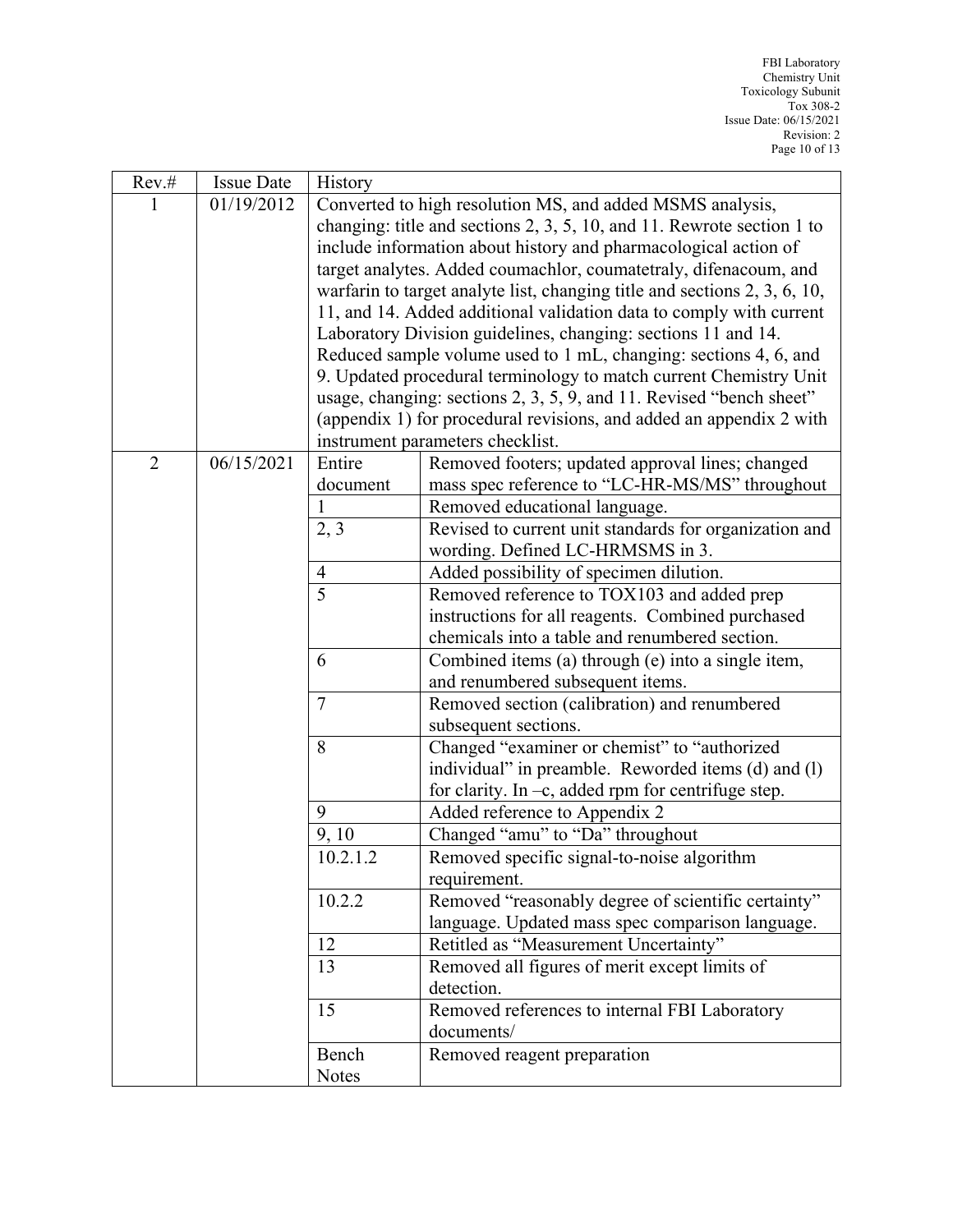FBI Laboratory Chemistry Unit Toxicology Subunit Tox 308-2 Issue Date: 06/15/2021 Revision: 2 Page 11 of 13

## **Approval**

Redact - Signatures on File

Chemistry Unit Chief: Date: 06/14/2021

## **QA Approval**

Toxicology Technical Leader: Date: 06/14/2021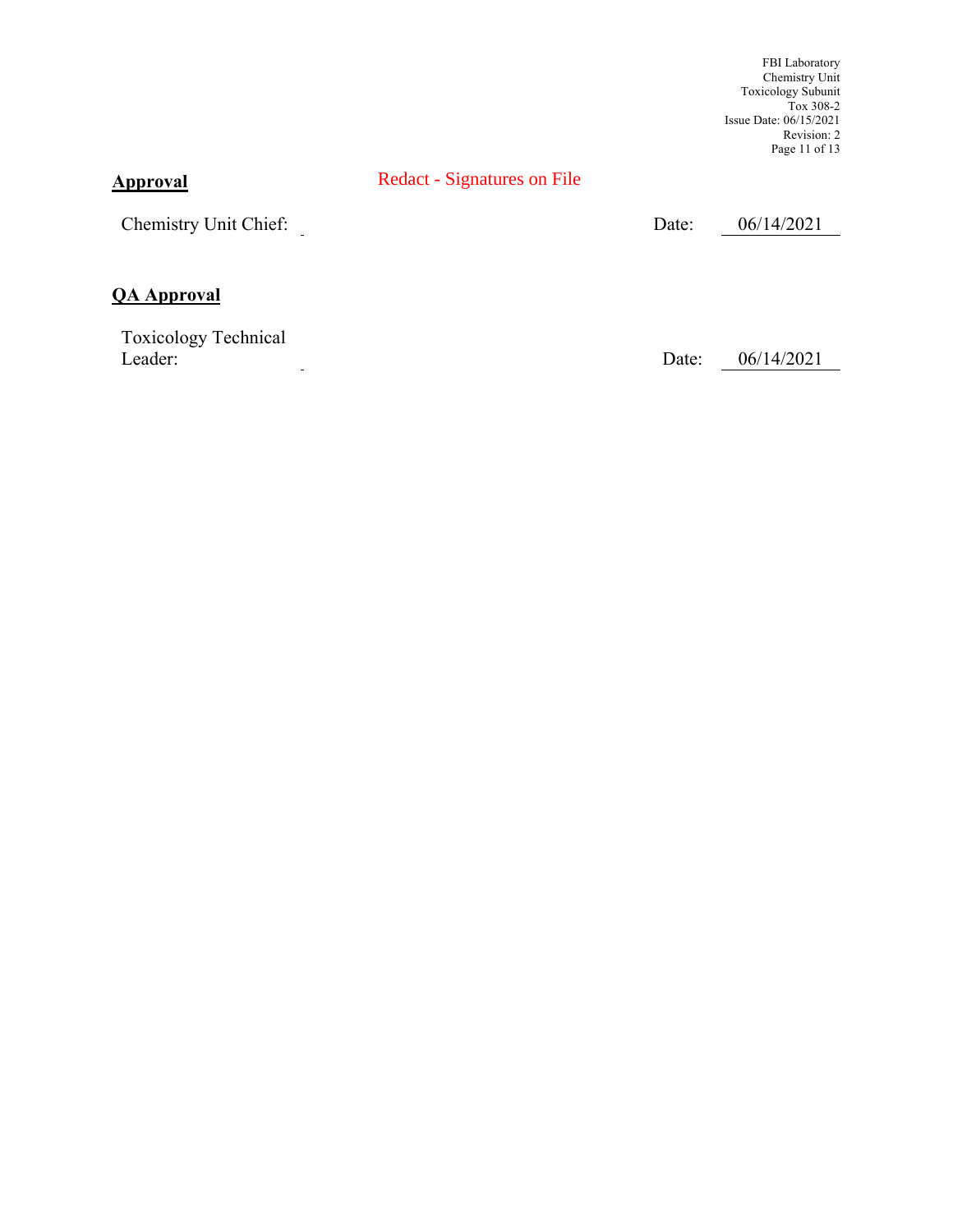FBI Laboratory<br>
Chemistry Unit<br>
Toxicology Subunit<br>
Tox 308-2<br>
Issue Date: 06/15/2021<br>
Revision: 2<br>
Page 12 of 13

 $\overline{\phantom{a}}$  i

# Appendix 1: Abbreviated version of the Rodenticide Procedure for bench use.

Redact - Form on File